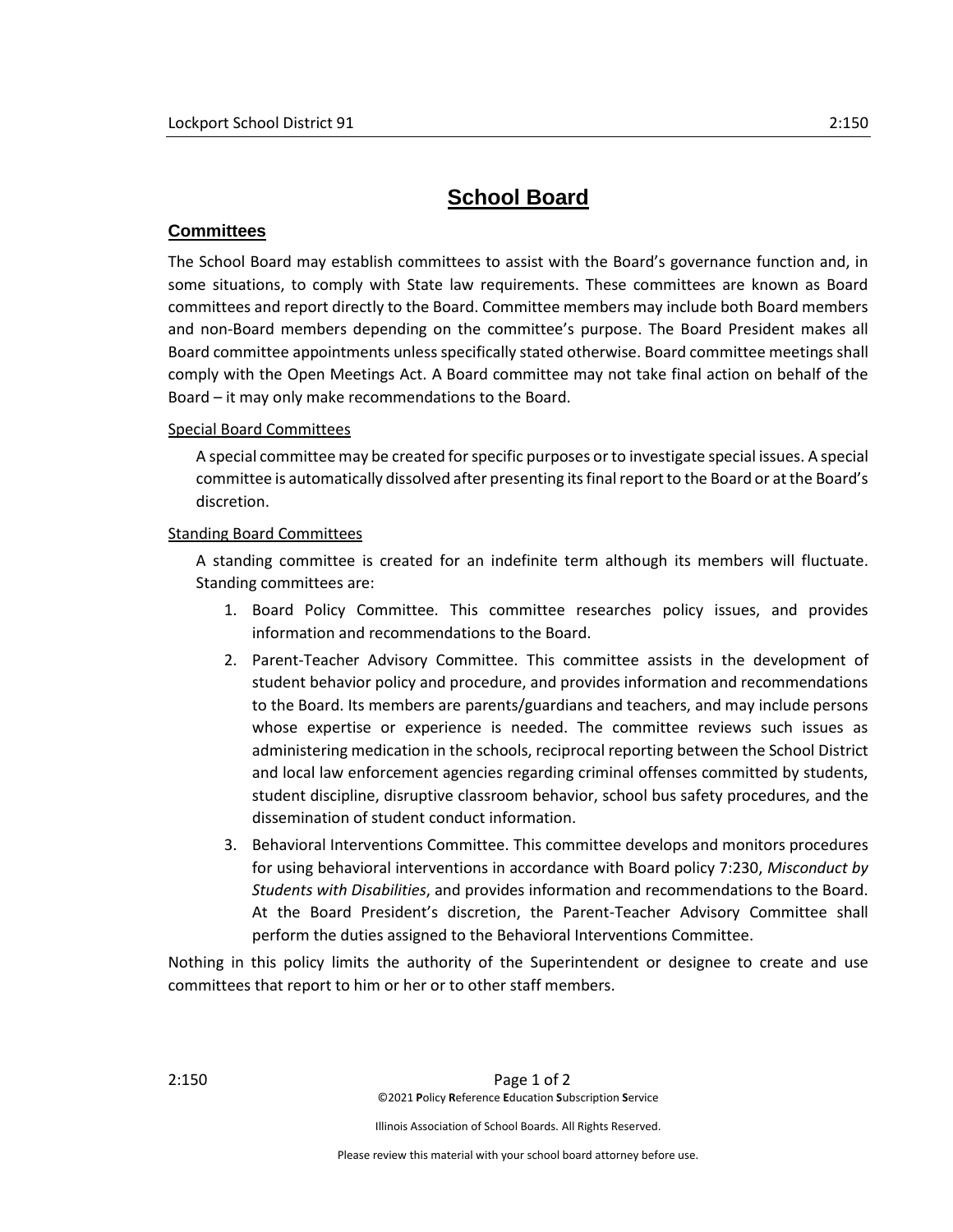LEGAL REF.: 5 ILCS 120/, Open Meetings Act.

105 ILCS 5/10-20.14 and 5/14-8.05.

- CROSS REF.: 2:110 (Qualifications, Term, and Duties of Board Officers), 2:200 (Types of School Board Meetings), 2:240 (Board Policy Development), 7:190 (Student Behavior), 7:230 (Misconduct by Students with Disabilities)
- ADOPTED: February 2022

2:150 Page 2 of 2 ©2021 **P**olicy **R**eference **E**ducation **S**ubscription **S**ervice

Illinois Association of School Boards. All Rights Reserved.

Please review this material with your school board attorney before use.